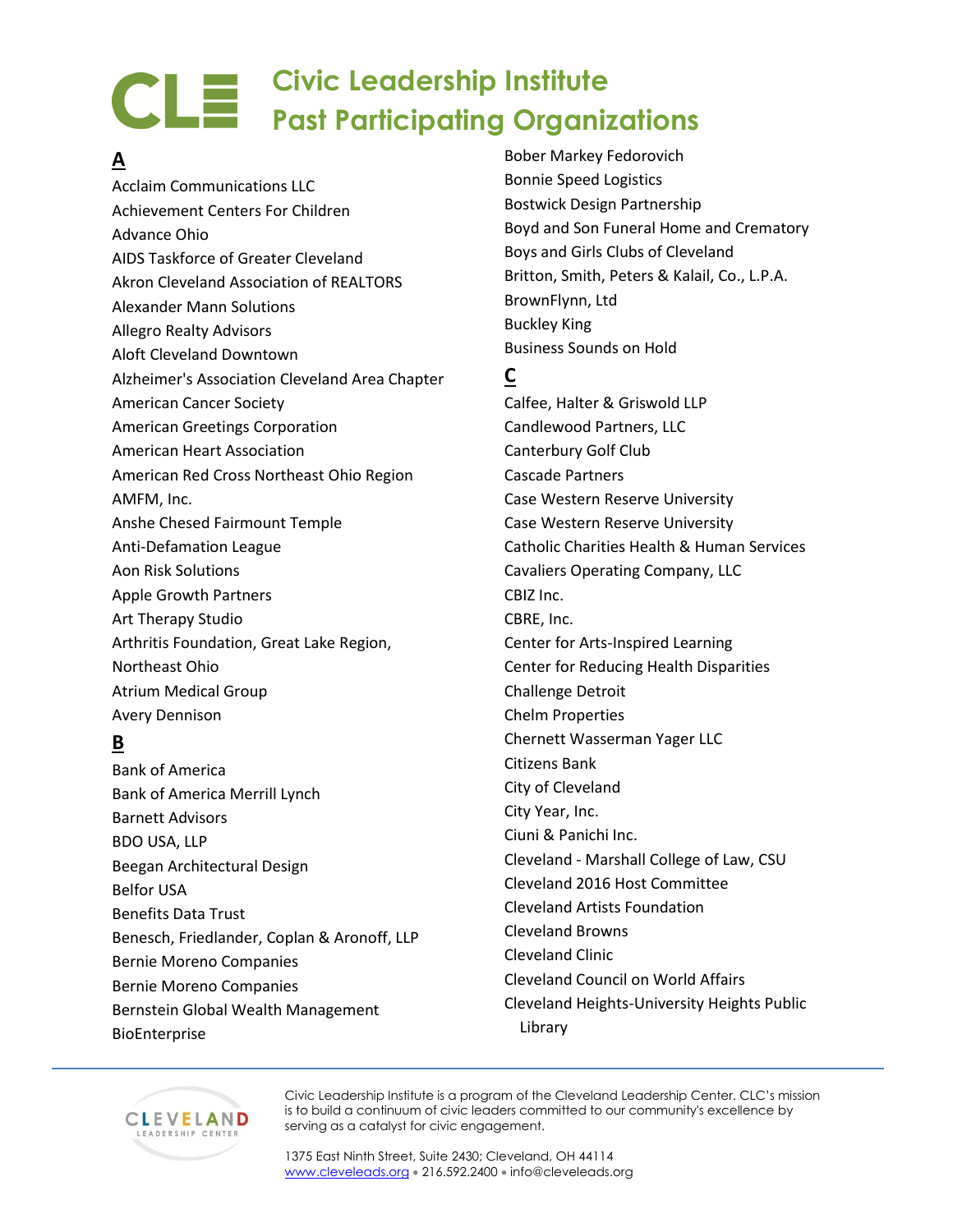Cleveland Leadership Center Cleveland Metroparks Cleveland Metropolitan School District Cleveland Museum of Art Cleveland Museum of Natural History Cleveland Play House Cleveland Public Library Cleveland Rape Crisis Center Cleveland Rowing Foundation Cleveland Scholarship Programs Cleveland State University Cleveland-Cuyahoga County Port Authority Cohen & Company, Inc. ColemanWick, LLC Collaborent Group LLC College Now Greater Cleveland Community Partnership For Arts & Culture Community Volunteer Consumers Life Insurance Company - Medical Mutual Corporate College, a Division of Tri-C Crain's Cleveland Business CRESCO Real Estate Cuyahoga Arts & Culture Cuyahoga Community College Cuyahoga County District Attorney Cuyahoga County Public Library Cuyahoga Health Access Partnership Cuyahoga Valley Scenic Railroad

# **D**

DDR Corp. Deaconess Community Foundation Deloitte Destination Cleveland Detroit Shoreway Community Development **Organization** DeVry University

Diabetes Partnership of Cleveland Diane McNally Consulting DigitalC Dise & Company Diversity Center of Northeast Ohio Dix & Eaton Dollar Bank Dominion Energy Downtown Cleveland Alliance

#### **E**

E. F. Boyd & Son Inc. Eaton Corporation Edmar Chemical Company Eliza Bryant Village Eliza Jennings Senior Care Network Emergency Care Specialists Empowering & Strengthening Ohio's People (ESOP) Enterprise Community Investment, Inc. Episcopal Diocese of Ohio ERC Ernst & Young LLP e-Ventus Corporation Executive Arrangements, Inc.

#### **F**

Fairmount Properties Falls Communications Famicos Foundation Federal Bureau of Investigation, Cleveland Division Federal Reserve Bank of Cleveland Ferro Corporation Fifth Third Bank Findaway World, LLC Findley Davies Inc. FirstMerit Bank Flashes of Hope, Inc.



Civic Leadership Institute is a program of the Cleveland Leadership Center. CLC's mission is to build a continuum of civic leaders committed to our community's excellence by serving as a catalyst for civic engagement.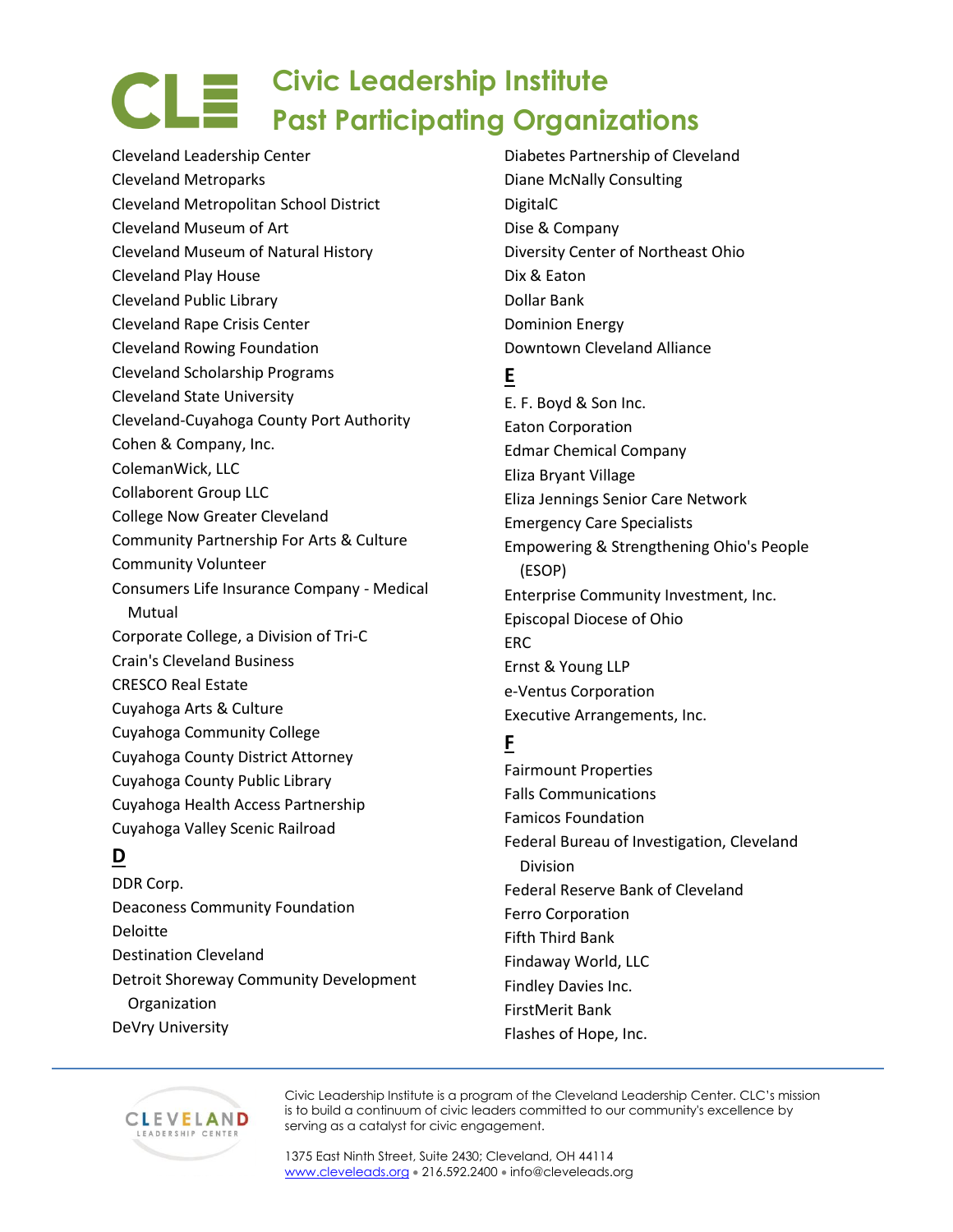Food Conscious Forest City Realty Trust, Inc. Frantz Ward LLP Front Steps Housing and Services

# **G**

GE Lighting Geis Companies Gina Gayle Media Girl Scouts of North East Ohio Glazen Creative Studios Global Cleveland Global Prairie Goodwill Industries of Greater Cleveland & East Central Ohio Gordon Square Arts District Grant Thornton LLP Grants Plus Great Lakes Publishing Company Greater Cleveland Congregations Greater Cleveland Council Boy Scouts of America Greater Cleveland Food Bank Greater Cleveland Partnership Greater Cleveland Regional Transit Authority Greater Cleveland Sports Commission Greenwich Capital Group Gries Financial Group Plan Commission

#### **H**

Hahn Loeser & Parks LLP Hartland Harvest CFO Consulting LLC Hathaway Brown School Hattie Larlham Foundation Hawken School Hebrew Academy of Cleveland Hebrew Free Loan Association Cleveland Heights-Hillcrest Regional Chamber of **Commerce** Hennes Communications Hilton Cleveland Downtown Hispanic Alliance, Inc Holden Forests & Gardens - Cleveland Botanical Garden Hospice of the Western Reserve, Inc. **Hotcards** Howard Hanna Real Estate Services HPM Partners LLC Huntington National Bank Hyland Software Hylant Group

#### **I**

Ice Miller LLP Ingenuity Cleveland Ingenuity Cleveland InterContinental Hotel Cleveland

#### **J**

Jewish Family Service Association Jewish Federation of Cleveland John Carroll University Jones Day JumpStart Inc.

#### **K**

Kahn Kleinman LPA Kalibrate Kent State University KeyBank Kohrman Jackson & Krantz

#### **L**

LAND studio Lazorpoint Legal Aid Society of Cleveland Life Act LNE Group



Civic Leadership Institute is a program of the Cleveland Leadership Center. CLC's mission is to build a continuum of civic leaders committed to our community's excellence by serving as a catalyst for civic engagement.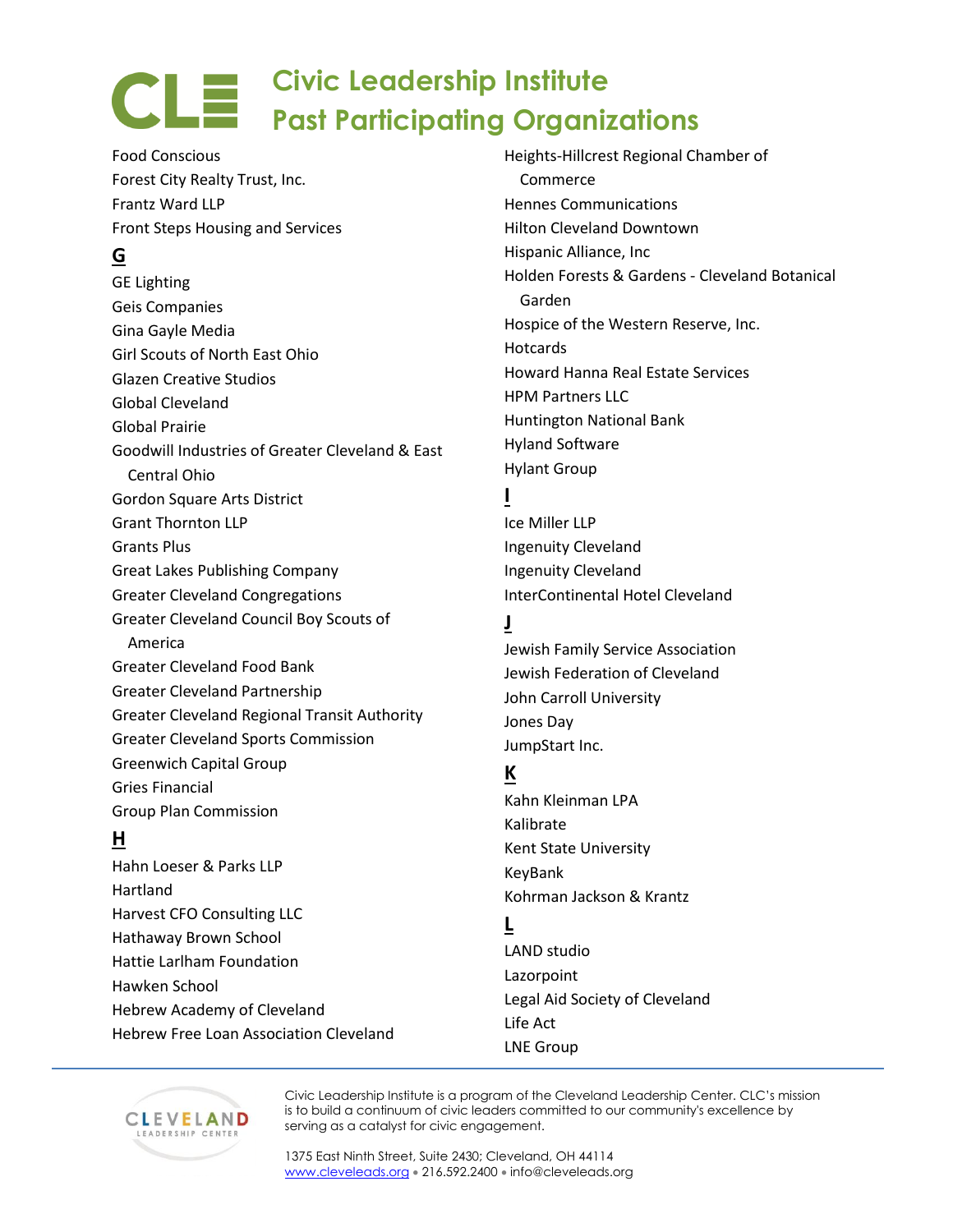Long & Short of It Luther Memorial School Lutheran Metropolitan Ministry

# **M**

Maloney & Novotny Maltz Museum of Jewish Heritage Mansour Gavin LPA Marcus Thomas LLC Mazanec, Raskin, Ryder & Keller McDonald Hopkins LLC McMaster-Carr Supply Company McPc Meaden & Moore Medical Mutual of Ohio MedWish International Mercedes Benz Merrill Lynch Meyers, Roman, Friedberg & Lewis Momentive Performance Materials Montefiore Morgan Stanley Smith Barney Musical Arts Association

#### **N**

NASA John H. Glenn Research Center Nature Center at Shaker Lakes Neighborhood Family Practice Neighborhood Progress, Inc. Nemastil Home Inspections NewBridge Cleveland Center for Arts and **Technology** Niagara Foundation Nicola, Gudbranson & Cooper, LLC Northcoast Residential Relocation, LLC Northeast Ohio Regional Sewer District Notre Dame College

# **O**

Office of the Cuyahoga County Executive

Ohio Aerospace Institute Ohio City, Inc. Ohio Civil Rights Commission Ohio State University Extension, Cuyahoga Co. **Office** OhioGuidestone OMCO Holdings Organizational Architecture Osborn Engineering, OSports OsteoMed II Oswald Companies

# **P**

Panther Expedited Services, Inc. Patrick A. Carney & Associates Pease & Associates Penske Automotive Group Philippine American Society of Ohio Foundation Photos by Turben PNC Bank Porter Wright Morris & Arthur LLP Project and Construction Services, Inc. PwC

#### **Q**

Quez Media Marketing, Inc.

# **R**

RE/MAX Pros Red {an orchestra} Richard Fleischman + Partners, Architects Roetzel & Andress

# **S**

Saint Ignatius High School Senior Transportation Connection Sisters of Charity Foundation of Cleveland Sisters of Charity Health System Skanska USA Building Inc. Skoda Minotti & Co. Slavic Village Development



Civic Leadership Institute is a program of the Cleveland Leadership Center. CLC's mission is to build a continuum of civic leaders committed to our community's excellence by serving as a catalyst for civic engagement.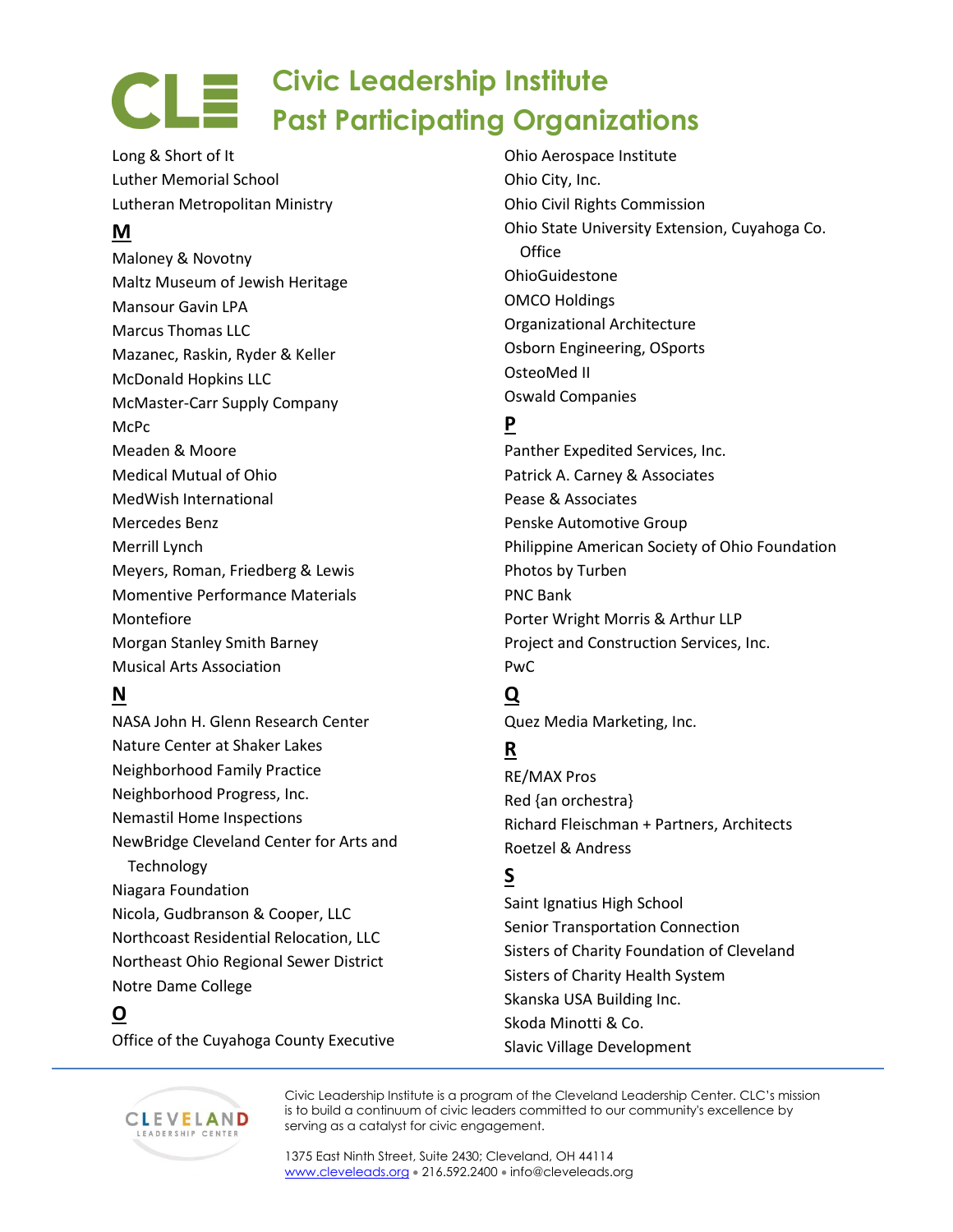Sourcing Office Squire Patton Boggs (US) LLP St. Martin de Porres High School Sterling Stern Advertising Summer on the Cuyahoga Sustainable Love Corporation

# **T**

Taft Stettinius & Hollister LLP Teach for America - Cleveland Team NEO The Adcom Group, Inc. The Alpha Group Agency, Inc. The Benjamin Rose Institute The Centers for Families and Children The Chelko Consulting Group, LLC The City Club of Cleveland The Civic Commons The Cleveland Foundation The Cleveland Indians Baseball Company The Cleveland Museum of Art The Cleveland Orchestra The Cleveland Police Foundation The Cleveland Zoological Society The Diversity Center of Northeast Ohio The Fund for Our Economic Future The Gathering Place The George Gund Foundation The Hartford The Macula Society The MetroHealth System The Presidents' Council The PrivateBank The Ritz-Carlton, Cleveland The Sherwin-Williams Company The Staubach Company The Union Club

Thompson Hine LLP Thorman Petrov Griffin Time Warner Towers Watson Trinity Cathedral Trust for Public Land-Ohio Tucker Ellis LLP Tuscany Wine Distributors Ohio

#### **U**

U.S. Department of Housing & Urban Development UBS Ulmer & Berne LLP United Church of Christ United Way of Greater Cleveland United Way of Medina County University Circle Inc. University Hospitals Urban Community School Ursuline College US Naval Sea Cadets, Akron Battalion USI Insurance

#### **V**

Visiting Nurse Association Healthcare Partners of Ohio Vocon Design VRaines Consulting LLC

#### **W**

Walter Haverfield LLP Waxman Blumenthal LLC Wells Fargo Advisors Wells Fargo Insurance Services West Side Catholic Center Western Reserve Land Conservancy Westfield Bank Westfield Insurance Wingman NPO



Civic Leadership Institute is a program of the Cleveland Leadership Center. CLC's mission is to build a continuum of civic leaders committed to our community's excellence by serving as a catalyst for civic engagement.